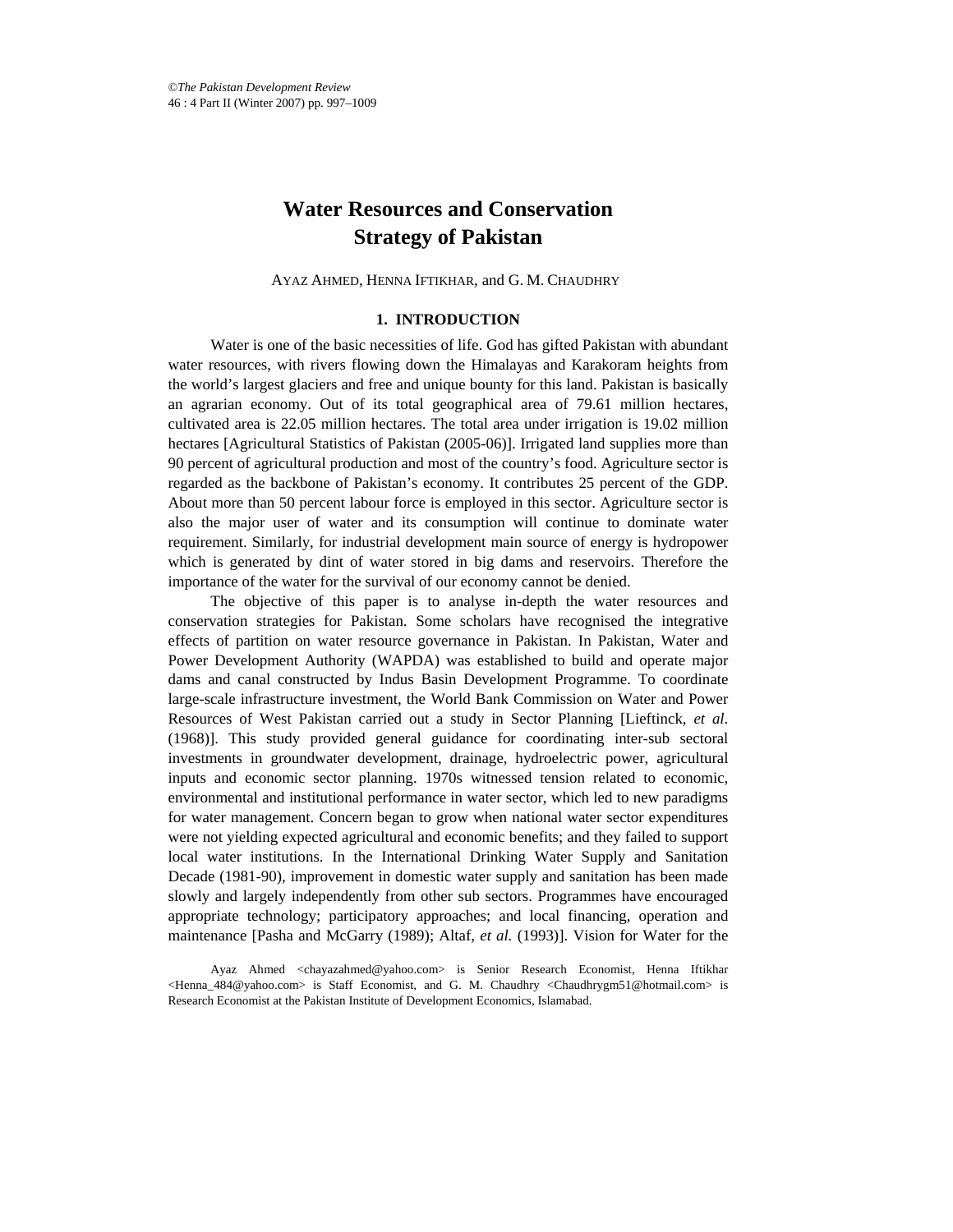21st Century [Pakistan Water Partnership (1999)] lays out a bold plan for progressive transformation of water resources governance, economics and environmental quality. According to National Water Vision, by 2025, Pakistan would have adequate water available through conservation, development and good governance. Water supplies would be of good quality, equitably distributed and meet the needs of all users through an efficient and integrated management. Institutional and legal system that would ensure sustainable utilisation of water resources and support economic and social development with due consideration to the environment, quality of life, economic value of resources, ability to pay and participation of all stakeholders [Pakistan's Water Vision (2003)].

The remaining portion of the study is organised as follows. The Section 2 highlights the water resources in Pakistan, while the Section 3 discuses the water demand and availability in Pakistan. The conservation of water resources is explained in Section 4. The final section presents the conclusion of the study.

# **2. WATER RESOURCES OF PAKISTAN**

There are two types of major water resources in Pakistan, natural and artificial. Natural resources include rainfall, rivers, glaciers, ponds, lakes, streams, *karez* and wells etc. whereas artificial resources consist of the surface water from rainfall and rivers, which is in excess of the requirements for irrigation and other uses, is stored in dams and reservoirs. The water from these dams and reservoirs is not only used for irrigation and supplying water for daily consumption, but also used for hydroelectric power generation.

# **Rainfall**

There are two major sources of rainfall in Pakistan i.e. the *Monsoons* and the *Western Disturbances*. There is about 70 percent of the annual *Monsoon* rainfall from July to September. Pakistan has both arid and semi-arid zones. The entire Indus plain receives an average seasonal rainfall of 212mm and 53mm in the *Kharif and Rabi* seasons respectively. The rainfall varies as we move from the north and northeast to the south of the country. It is only the canal command areas in the NWFP and the northernmost canal commands of the Punjab Province that receive some appreciable amount of rainfall during summer as wall as in winter season. Based on 10-Year average (1996-2006), data of annual rainfall in some of the

major cities is depicted in the following graph.



*Source:* Agricultural Statistics of Pakistan (Various Issues).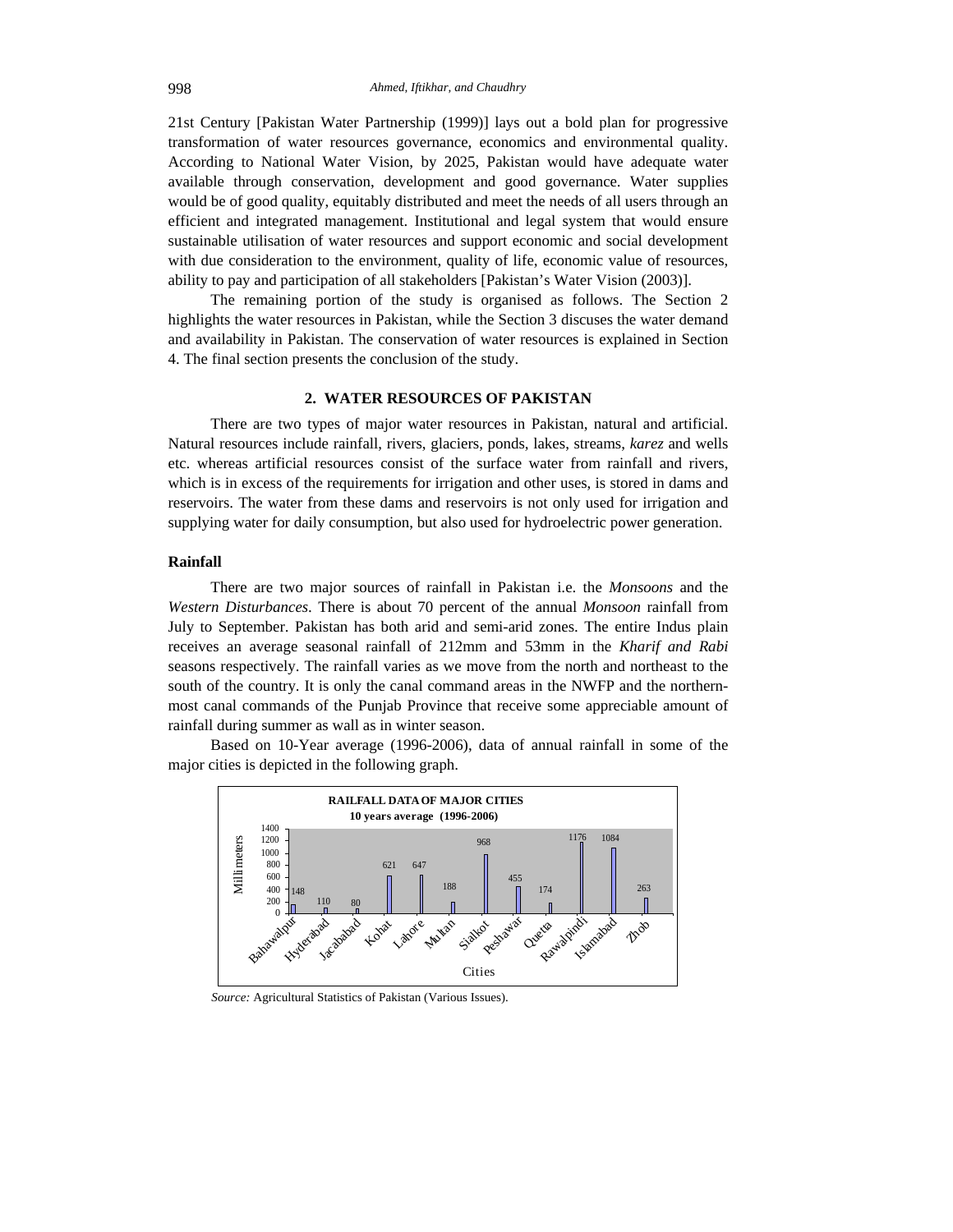# **Glaciers**

There are more glaciers in Pakistan than any other land, except North and South Poles. The glacier area of Pakistan is about 13,680 sq km and on the average is 3 percent of mountainous region of upper Indus Basin and accounts for most of the river turnoff in summer. Pakistan has greatest mass and collection of glaciers on the earth. In Karakoram Range, the total length of glaciers is 160 km. About 37 percent of the Karakoram area is under its glacier, Himalayas has17 percent and European Alps has 22 percent.

It was estimated the total area of glacier of the upper Indus catchments is about 2,250 sq km, which is mainly from most of the river runoff in the summer season. The snow fed Kabul river starts from Unal Pass in southern Hindukash is at an elevation of 3,000 meters above the sea level. After flowing in eastern Afghanistan, it enters Pakistan from north of Khyber Pass. The Jhelum River originates from Kashmir at lower elevation than that of Indus River (Pakistan Water Strategy Report).

# **Rivers and Dams**

Pakistan has been blessed with a number of rivers which are tributaries to the Indus. The five main rivers which join Indus from eastern side are Jhelum, Chenab, Ravi, Beas and Sutlej, beside three minor rivers are the Haro, Soan and Siran. There are number of small rivers which join the River Indus from the west side, in which biggest river is Kabul and others are Kunar, Punj, Kora. The Gomal Kurram, Tai, Kohat Tank and several other small streams join the Indus River from the right side.

The Table 1 transpires that maximum flow in Indus River during the *Kharif* season (April to September) was 55 .087 MAF (million acre feet) and at minimum was 42.208 MAF and on the average was 51.3 MAF during the period 2002–07.

The overall maximum flows during *kharif* season of six rivers including Indus, Jhelum, Chenab, Ravi, Sutlaj and Kabul was 118.9 MAF in 2005-06 and minimum flow was 80.226 in 2004-05 and on the average, it was 101.9 MAF during the period 2002- 07.Similarly, for the *Rabi* season (October to Mach) the maximum flow in case of Indus River was 10.0 MAF in 2006-07 and minimum flow was 8.5 MAF in 2003-04. On average it was 9.1 MAF during 2002-07. Whereas, overall maximum flow for the *Rabi* season for all the major rivers was 29.2 MAF and minimum was 21.6 MAF in 2002-03 and on the average, was 25.1 MAF during 2002-07.

|             |                                                                            |                                                                           | Annual Flow (MAF) |              |         |                  |         |
|-------------|----------------------------------------------------------------------------|---------------------------------------------------------------------------|-------------------|--------------|---------|------------------|---------|
| Sr. Name of | 2002-03                                                                    | 2003-04                                                                   |                   | 2004-05      | 2005-06 |                  | 2006-07 |
|             | No. River Kharif Rabi Kharif Rabi Kharif Rabi Kharif Rabi Kharif Rabi      |                                                                           |                   |              |         |                  |         |
| Indus       |                                                                            | 48.28 7.944 55.087 8.540 42.063 9.511 56.00 9.535 55.066 9.975            |                   |              |         |                  |         |
|             | 2. Jhelum 12.307 5.097 17.659 5.008 11.739 6.717 17.725 5.468 16.437 6.777 |                                                                           |                   |              |         |                  |         |
| Chenab      |                                                                            | 17.984 5.465 21.504 4.360 14.903 6.415 21.112 4.019 21.382 6.328          |                   |              |         |                  |         |
| 4. Ravi     |                                                                            | 0.413 0.452 0.854 0.093 0.391 0.405 0.702 0.142 1.164 0.352               |                   |              |         |                  |         |
| 5. Sutlej   | 0.027                                                                      | 0.022 0.094                                                               |                   | $0 \t 0.043$ | 0.311   | 0.044 0.070 0.08 |         |
| 6. Kabul    |                                                                            | 12.015  2.565  15.668  3.235  11.130  5.939  23.006  4.972  14.357  5.696 |                   |              |         |                  |         |
|             | Total 90.999 21.55 110.794 21.33 80.226 29.03 118.856 24.18 108.476 29.208 |                                                                           |                   |              |         |                  |         |

*Source:* IRSA, Islamabad.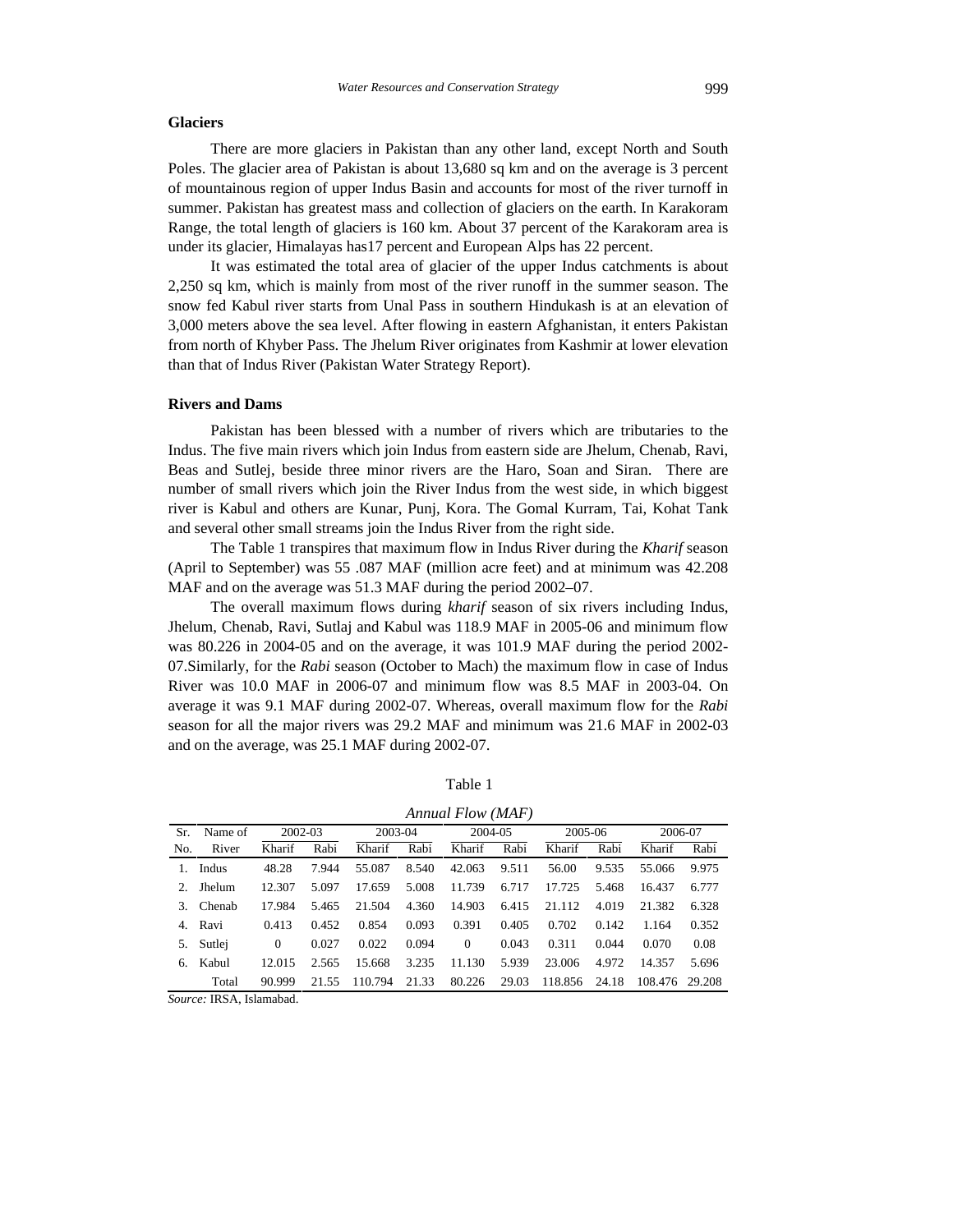The historical background of dams in Pakistan is relatively short. At the time of independence, there were only three dams in Pakistan. The Khushdil Khan Dam–1890 and Spin Karazi.1945 was located in water scare area of Balochistan. In Punjab there was only Nomal Dam, 1913 which was located in the Mianwali district.

In Pakistan, the construction of dams was started in 1955 when the country was facing acute shortage of power and Warsak Dam was constructed on the Kabul River near Peshawar.

Later on India stopped water supply for Pakistan which affected the network of cannel system. It became very important to build the large storage of dams to restore water for affected canal system. Two large dams were constructed; one is Mangla with the gross storage capacity of 5.88 MAF and other is Terbalawith storage capacity of 11.62 MAF, as part of its Indus Basin Replacement Works. There are number of water supply dams and relatively smaller schemes of irrigation were also undertaken.

| ---<br>Table <sub>4</sub> |  |  |
|---------------------------|--|--|

|           |                         | Storage Loss of Reservoirs |                  |
|-----------|-------------------------|----------------------------|------------------|
|           | <b>Original Gross</b>   | Storage Loss by the        | Storage Loss by  |
|           | <b>Storage Capacity</b> | Year 2003                  | Year 2010        |
| Reservoir | (MAF)                   | (MAF)                      | (Projected)(MAF) |
| Terbela   | 11.62 (1974)            | 3.14(27%)                  | 3.95(34%)        |
| Chashma   | 0.87(1971)              | 0.37(43%)                  | 0.48(55%)        |
| Mangla    | 5.88(1967)              | 1.18(20%)                  | 1.60(27%)        |
| Total     | 18.37                   | 4.69(26%)                  | 6.03(33%)        |

*Source:* MTDF (2005-10).

The above Table 2 shows the original gross storage capacity of the major reservoirs estimated at 18.37 MAF. Whereas by 2003, storage loss was estimated at 4.69 MAF, that is 26 percent of the original gross storage capacity due to sedimentation. According to MTDF by 2010, the storage loss would be 6.03 MAF which would be 33 percent of the gross storage capacity.

# **Surface Water**

The resource of surface water is the Indus System based on the river inflow measured at the rim station. In the context of Indus Basin System a rim station is defined as a control structure (barrages, reservoirs etc.) on river just when the river system enters into the Pakistan territory or upstream of the canal irrigated Indus plain of Sindh and Punjab provinces.

The rim stations for the Indus System Rivers are the Kalabagh Barrage for the main Indus River, Marala Berage for the Chenab River, Marala Reservoir for the Jehlum River, and Sulemanki and Ballkoi barrages for the Sutlej and Ravi rivers.

The Indus System and its tributaries bring on an average 154 MAF of water annually. Three Western rivers contain 144.91 MAF of water and Eastern rivers contain 9.14 MAF of water. From total of this water, 104.73 MAF is utilised for irrigation, 39.4 MAF flows to sea and about 9.9 MAF is consumed by the system losses which include seepage, evaporation and spill during floods. The flow of the Indus Rivers varies from year to year and within the year.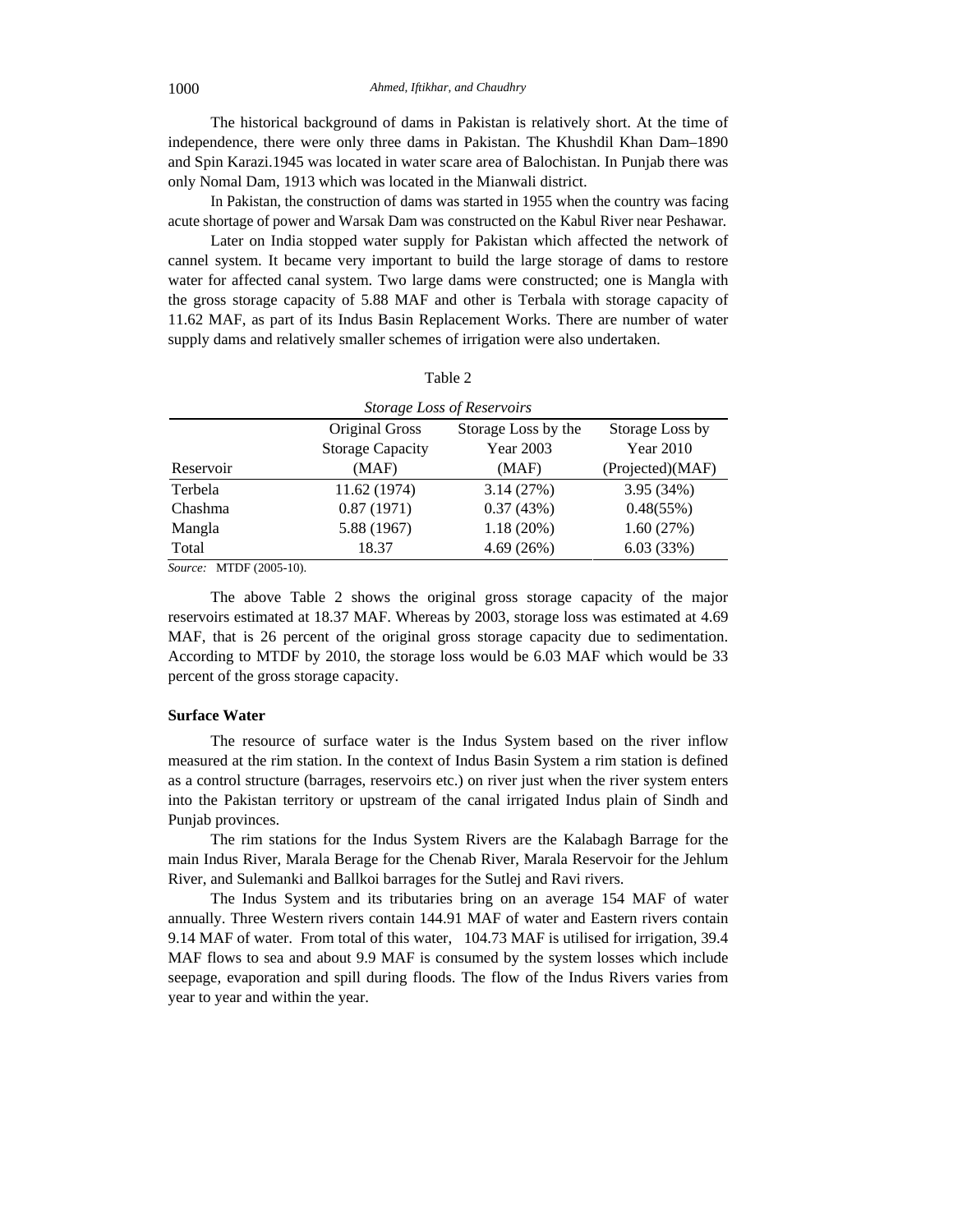The water of Indus Basin Rivers is diverted to main canals through reservoirs/barrages. These canals distribute the irrigation water through a network of branch canals into the command area.

The Indus Basin Irrigation System is the world one of the best net work consisting of 16 barrages, 3 major reservoirs, 2 head-works, 2 siphons across major rivers, 44 canal systems, (23 in Punjab, 14 in Sindh, 5 in NWFP and 2 in Balochistan)12 inter river link canals and more than 107,000 water courses. The total length of canals is about 56,073 km. With the addition to canal supply, the system utilises 41.6 MAF of groundwater pumped through more than 500,000 tube wells (Pakistan Water Strategy Report).

# **Groundwater in Pakistan**

Other important source of water is groundwater which consists 99 percent of freshwater and easily accessible for the world. In Pakistan the volume of ground water is immeasurable. In last four year its availability has been increased from 3 percent to the 40 percent of total water available at the farm gate. The Government of Punjab has underlain unconfined aquifer covering about 79 percent of area, whereas the Government of Sindh has underlain about 28 percent of area of fresh ground water. The water is used for irrigation purposes and pumped through tube wells.

Whenever groundwater is saline is put into drains. Water which cannot be cleaned is utilised for the irrigation proposes, after diluting with the fresh canal water. In the last 25 to 30 years, especially in the Upper Indus plain the ground water is utilised for the canal supplies where the quality of groundwater is good. The irrigation of land has been started though tube wells in early sixties. For the Indus Basin Irrigation System (IBIS) 500,000 tube wells has been installed. It has been estimated that the pumpage in all command area is 50 Billion Cubic Meter (BCM). The total potential of groundwater in Pakistan is 55 MAF (Pakistan Water Strategy Report).

# **3. WATER DEMAND AND AVAILABILITY**

The level of agricultural production is directly related to the availability and effective use of water as a major input. The demand for water is increasing rapidly, while the opportunities for further development of water resources are diminishing.

Several reasons for growing water strategies could be attributed to expansion in irrigation activities for boosting food and non-food production to meet the increasing demand of growing population and growth in civic population needing large supply of water. Salinity is another severe problem to be tackled. Salinity mainly occurs in some irrigated land rocking water in the soil which absorbs mineral salts from the earth. Due to evaporation of water, such salts dry out on the soil surface and deplete itsfertility. It is estimated that salinity has damaged about 25 percent of cultivated land. Reclamation of salined land is too much expensive. In Pakistan half of the run water (it is water, falls on the country, is collected in river, lakes and dams) is drawn about as much gain from the under ground spin aquifer. By 2025 water demand would be 92 percent of entire runoff. It is estimated that 25 percent about has been destroyed due to salinity.For irrigation purpose, only one third of water is used. Efficient use of water is enrolment friendly. Both over watering a poor drainage system are compounding the salinity problem [Kaleem (2007)].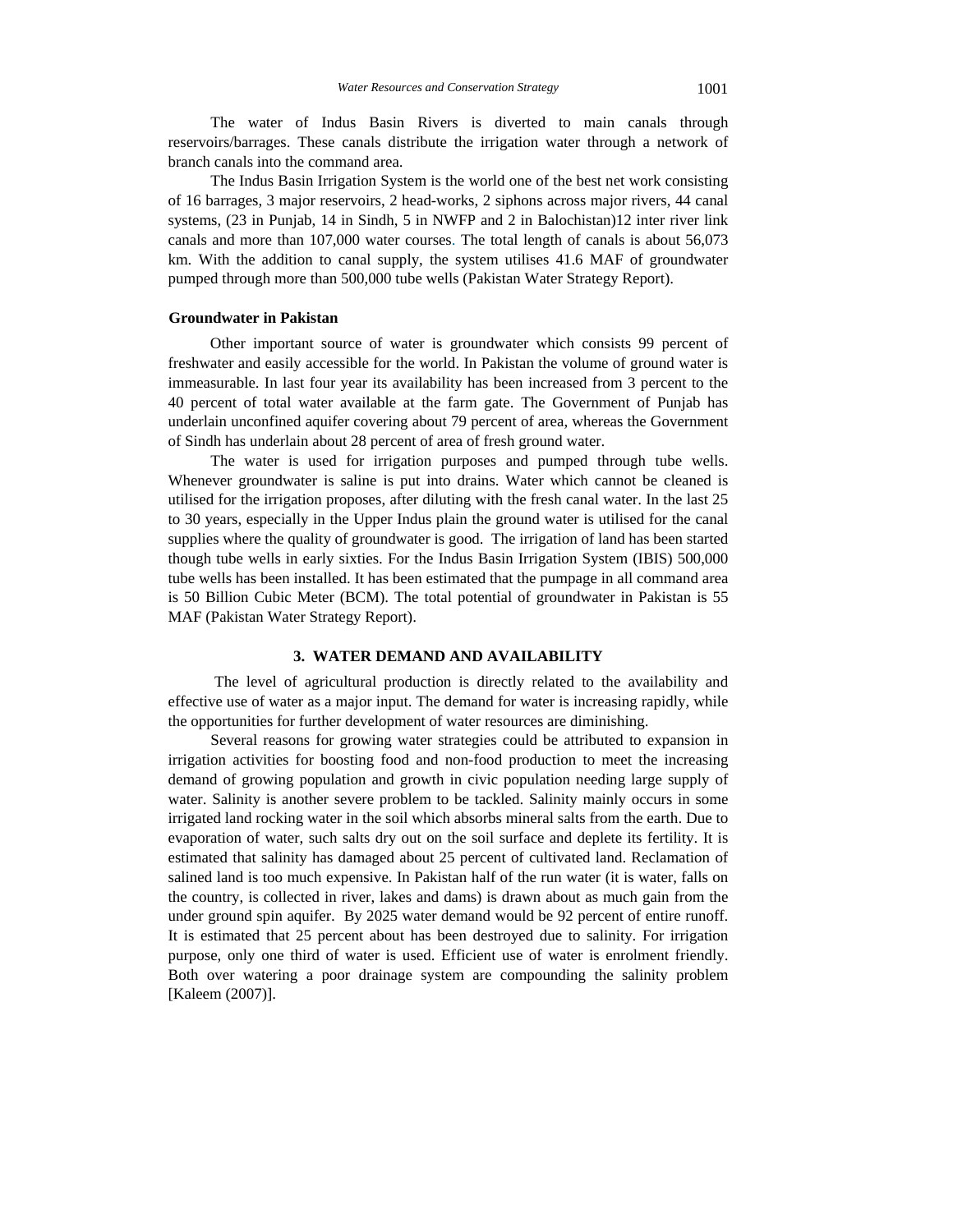"Managing the Indus River Basin the Light of Climate Changes", water supply is falling behind agricultural and urban demand particularly in Karachi where population growth exceeds the physical institutional capacity of the public water system [Omar (2004)]. Allocation of water among the provinces used to be made on *ad hoc* grounds up to

March 1991, when there was mutual consensus in the form of inter-provincial water accord. Unfortunately, due to drought of the late 1990s continued to the 21st century resultantly the accord remained unworkable. This has made imperative to work out an efficient and equitable management strategy about Indus Basin. There has been growing realisation to economise water through using best cultivation techniques for proper water management.

# Table 3

|         |        |          |               |         |              |          | (Million Acre Feet) |
|---------|--------|----------|---------------|---------|--------------|----------|---------------------|
|         |        |          | Surface Water |         | Ground Water |          | Total               |
|         |        | At Canal | At Farm       | Public  | Private      | SCRAP    | Water               |
| Year    | Season | Head     | Gate          | T.Wells | T.Wells      | T.Wells  | Availability        |
| 1997-98 | Kharif | 67.50    | 51.30         | 0.96    | 19.11        | $0.00\,$ | 71.37               |
|         | Rabi   | 35.64    | 0.65          | 0.97    | 19.16        | $0.00\,$ | 50.78               |
|         | Total  | 103.14   | 81.95         | 1.93    | 38.27        | $0.00\,$ | 122.15              |
| 1998-99 | Kharif | 72.79    | 51.73         | 0.96    | 19.25        | 5.25     | 77.19               |
|         | Rabi   | 37.91    | 30.98         | 0.97    | 19.38        | 5.25     | 55.59               |
|         | Total  | 110.70   | 82.71         | 1.93    | 38.63        | 10.51    | 133.78              |
| 1999-00 | Kharif | 74.71    | 51.97         | 0.96    | 19.11        | 4.86     | 76.90               |
|         | Rabi   | 31.99    | 31.40         | 0.97    | 19.16        | 4.85     | 56.38               |
|         | Total  | 106.70   | 83.37         | 1.93    | 38.27        | 9.71     | 133.28              |
| 2000-01 | Kharif | 62.85    | 52.57         | 0.96    | 19.53        | 4.63     | 77.69               |
|         | Rabi   | 23.32    | 31.65         | 0.97    | 19.62        | 4.64     | 57.08               |
|         | Total  | 86.17    | 84.22         | 1.93    | 39.35        | 9.27     | 134.77              |
| 2001-02 | Kharif | 58.11    | 52.62         | 0.96    | 19.67        | 4.32     | 77.57               |
|         | Rabi   | 21.50    | 31.72         | 0.97    | 20.04        | 4.33     | 57.06               |
|         | Total  | 79.61    | 84.34         | 1.93    | 39.71        | 8.65     | 134.63              |
| 2002-03 | Kharif | 68.19    | 52.68         | 0.96    | 19.81        | 4.00     | 77.45               |
|         | Rabi   | 28.22    | 31.78         | 0.97    | 20.27        | 4.01     | 57.03               |
|         | Total  | 96.41    | 84.46         | 1.93    | 40.08        | 8.01     | 134.48              |
| 2003-04 | Kharif | 69.59    | 52.86         | 0.96    | 19.81        | 4.0      | 77.60               |
|         | Rabi   | 33.56    | 31.90         | 0.97    | 20.27        | 4.01     | 57.15               |
|         | Total  | 103.15   | 84.76         | 1.93    | 40.08        | 8.01     | 134.78              |
| 2004-05 | Kharif | 61.39    | 59.96         | 0.96    | 19.81        | 4.0      | 84.73               |
|         | Rabi   | 24.53    | 25.70         | 0.97    | 20.27        | 4.01     | 50.95               |
|         | Total  | 85.92    | 85.66         | 1.93    | 40.08        | 8.01     | 135.68              |
| 2005-06 | Kharif | 73.02    | 60.94         | 0.96    | 19.70        | 4.00     | 85.60               |
|         | Rabi   | 31.51    | 26.12         | 0.97    | 20.28        | 4.01     | 51.38               |
|         | Total  | 104.53   | 87.06         | 1.93    | 39.98        | 8.01     | 136.98              |
| 2006-07 | Kharif | 70.78    | 57.60         | 0.96    | 19.70        | 4.00     | 82.26               |
|         | Rabi   | 31.18    | 29.88         | 0.97    | 20.68        | 4.01     | 55.54               |
|         | Total  | 101.96   | 87.48         | 1.93    | 40.38        | 8.01     | 137.80              |

# *Overall Water Availability*

*Source:* Water Resources Section, Ministry of Planning and Development.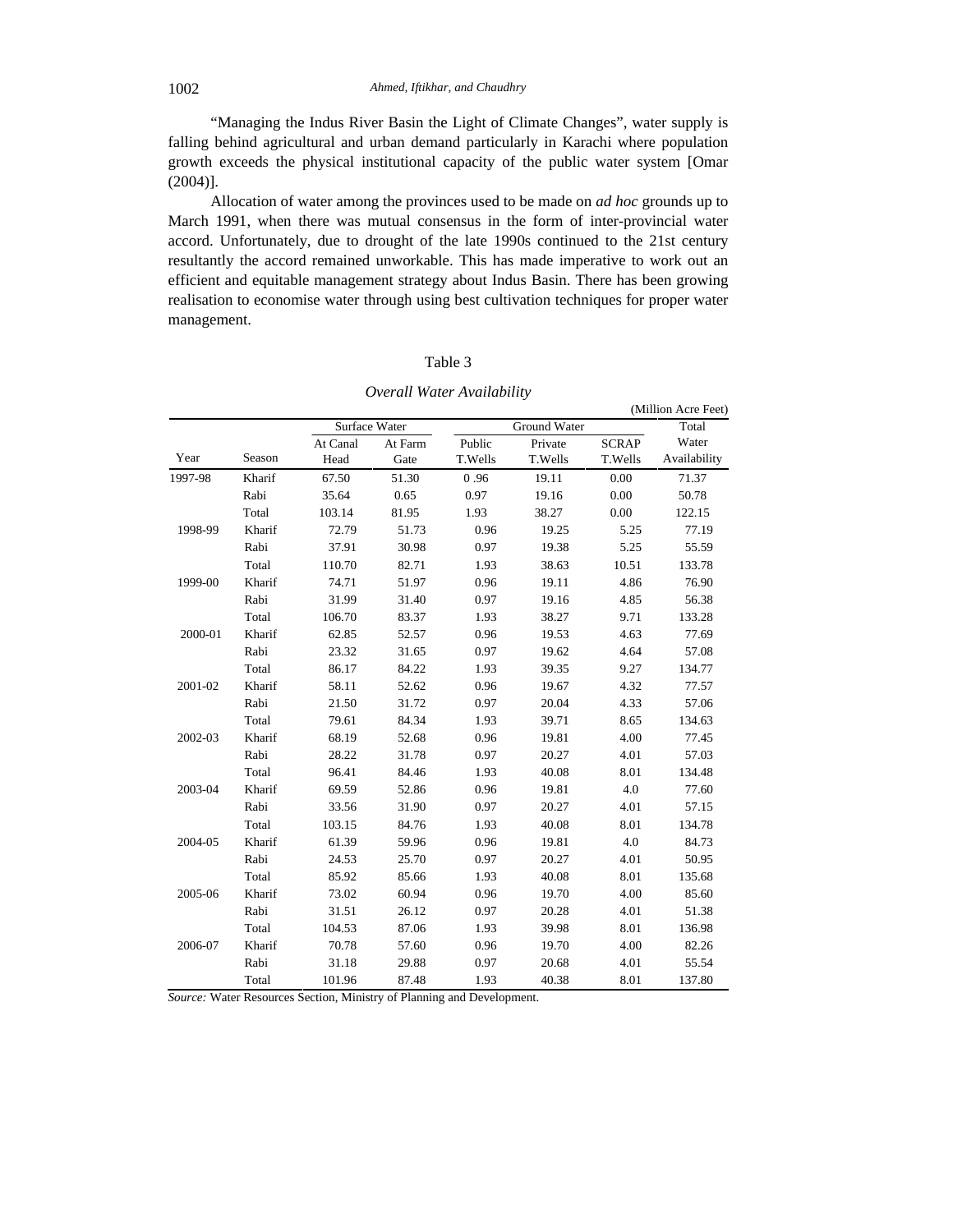The above Table 3 depicts the total water availability for the last 10 years from 1997-98 to 2006-07. It is in a matrix form, showing the water position during *Kharif* and *Rabi* seasons of each year with a bifurcation of surface water and ground water. The surface water is both at canal head and farm gate level. Whereas the ground water is in form of public, private and scrap tube wells. The total surface water at farm gate level is showing a rising trend right from 1997-98 to 2006-07 and similarly, is the position of surface water at farm gate during the *Kharif* season. This is due to increasing demand for water in irrigation with the passage of time. However, in case of *Rabi* season surface water at farm gate level shows somewhat a mixed trend. The water availability at canal

head has always been more than that of farm gate level.<br>So far as ground water is concerned, the water availability both during *Kharif* and *Rabi* seasons remained stagnant throughout the period 1997-98 to 2006-07. However, water availability through private tube wells both during *Kharif* and *Rabi* seasons more or less has been increasing throughout the last 10 year period.

Per capita water availability has been declining at an alarming rate, from 5300 cubic meters in 1951 to about 1200 cubic meters in 2000. The per capita water availability during the various years is given in Table 4.

|                  | Per Capita Water Availability |                                 |
|------------------|-------------------------------|---------------------------------|
| Year             | Population (Million)          | Per Capita Availability $(m^3)$ |
| 1951             |                               | 5300                            |
| 1961             |                               | 3950                            |
| 1971             |                               | 2700                            |
| 1981             |                               | 2100                            |
| 1991             | 115                           | 1600                            |
|                  | 148                           | 1200                            |
| $2000$<br>$2013$ | 207                           | 850                             |
| 2025             | 221                           | 659                             |

Table 4

*Source:* Draft State of Environment Report 2005.

According to State of Environment Report 2005, the shortage of water has been estimated at 25 percent for the year 2010 and 33 percent for 2025. The uncontrolled harvesting of groundwater for irrigation purposes has led to severe environmental hazards. Today, groundwater contributes about 48 percent of available water. The water demand both for irrigation and non-irrigation purposes by the year 2009 -10 is estimated at 168.99 MAF.The water supply at farm gate in the year 2004 is 135.68 MAF, which is expected to increase to 150.30 MAF by the year 2009-10.

According to the National Water Policy (2004), for irrigation purpose about 93 percent of the water currently is utilised in Pakistan. The rest is supplied to urban and rural populations and industry. As mentioned earlier, Pakistan's population is estimated to increase 221 million by the year 2025, the percentage of water requirement would be increased dramatically. The details of water availability and requirement are given in Table 5.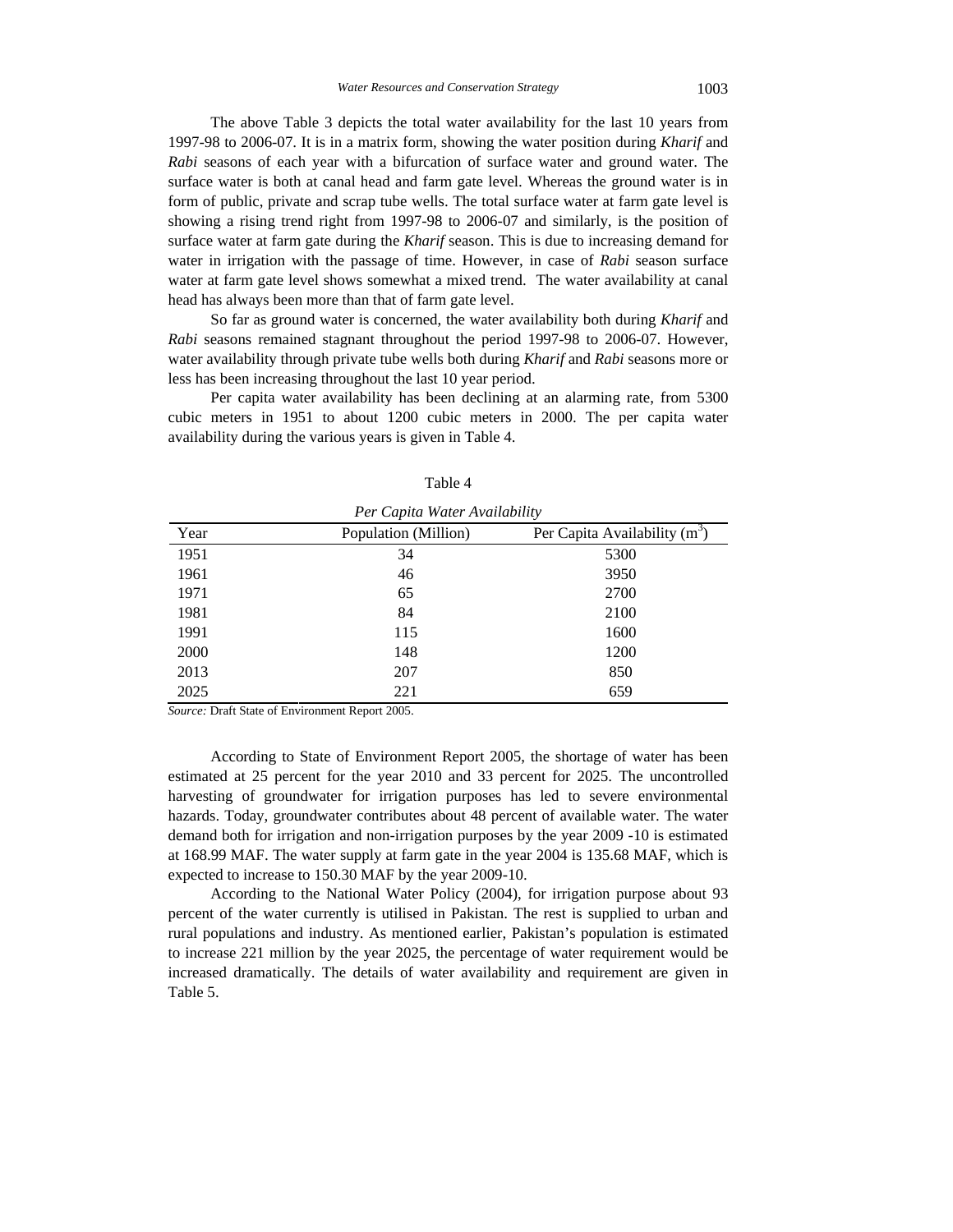| Table 5 |  |  |
|---------|--|--|
|---------|--|--|

*Pakistan's Water Scenario*

| i Cai                                  |         | $\sim$<br>---- |
|----------------------------------------|---------|----------------|
| Availability                           | 104 MAF | 104 MAF        |
| Requirement (including Drinking Water) | 115 MAF | 135 MAF        |
| Overall Shortfall                      | $1$ MAF | 31 MAF         |

*Source:* Ten Year Perspective Development Plan 2001-11, Planning Commission.

# **The Irrigation System of Pakistan**

The irrigation system of Pakistan is the largest integrated irrigation network in the world, serving 42 million acres of cultivated land. This system is fed by the water of the Indus River and its tributaries. The salient features of the irrigation system are given in the following Table 6.

| Salient Features of Irrigation System of Pakistan |  |
|---------------------------------------------------|--|
| Structure                                         |  |
| <b>Major Storage Reservoirs</b>                   |  |
| Small Dams (Appox. 3.00 MAF)                      |  |
| <b>Barrages</b>                                   |  |
| Inter-River Link Canals                           |  |
| <b>Independent Irrigation Canal Commands</b>      |  |

Table 6

*Source: Pakistan's Vision of Water Resource Management.*<br>The major storage reservoirs include Tarbela, Chashma on Indus River and Mangla on Jhelum River. The total length of main canals and distributaries are 64,000 km. whereas watercourses comprise another 1,621,000 km. The diversion of river waters into off taking canals is made through barrages, which are gated diversion weirs. The main canals in turn deliver water to branch canals, distributaries and minors. The watercourses get their share of water through outlets in the irrigation channels. Distribution of water from watercourses is effected through a time schedule called "*Warabandi"*.

# **4. CONSERVATION OF WATER RESOURCES IN PAKISTAN**

Scarcity of water and drought has compelled the countries to adopt the conservation measures. In the scare water situation, Islam do not permits unnecessary utilisation of water. Scrolling the pages of Islamic history, we witness the struggle of Hazrat Hajira for water under blazing sun in the burning desert and sprouting of water spring from the rocky soil as a gift from Allah. The efforts for search of water was so much liked by the Almighty Allah that it has become a fundamental part of Hajj till the Day of Judgment. Moreover, cessation of water with stones to avoid its wastage and stocking it for long time besides saying "Zam Zam "means "stop" was the first step towards water storage, which led to concept for construction of dams.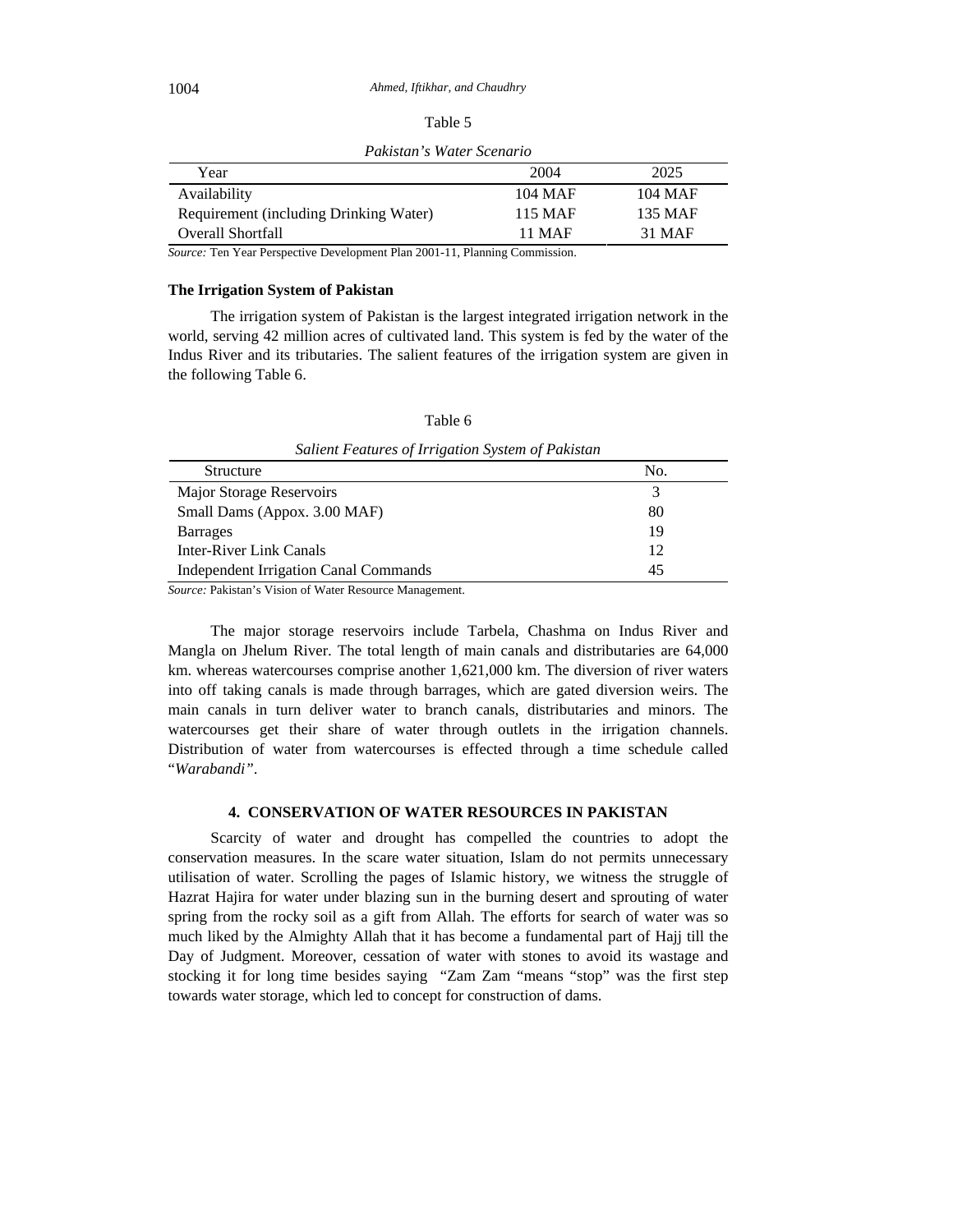The construction of dams in Pakistan is imperative, as only two major dams have been constructed after 1947, whereas, India and Turkey have constructed 24 and 65 dams respectively during the same period. The sedimentation in reservoirs is increasing drastically not just scuttled resources for irrigation but also lower energy production which also effects on industrial sector's expansion and efficiency of agriculture. The government is working on prospect projects for raising the storage in order to meet the future water and energy consumption of our country. The details of the prospective storage projects are given in Table 7.

|                      |      |                                           | <i>Prospective Storage Projects</i> |                                               |
|----------------------|------|-------------------------------------------|-------------------------------------|-----------------------------------------------|
|                      |      | Storage Capacity (MAF) Installed Capacity |                                     |                                               |
| Name of Project Live |      | Gross                                     |                                     |                                               |
| Basha Dam            | 6.4  |                                           | 4500                                | <b>Engineering Design (Under Preparation)</b> |
| Kalabagh Dam 6.10    |      | 7.90                                      | 3600                                | Ready for Implementation                      |
| Skardu Dam           |      |                                           | 4000                                | <b>Under Feasibility Study</b>                |
| Akhori Dam           | 3.60 | 7.00                                      | 600                                 |                                               |
| Munda Dam            | 0.56 | 1.00                                      | 660                                 | Engineering Design (Under Preparation)        |

*Source:* Monthly Progress Report, WAPDA House, Lahore.

The critical issue in water sector is to resolve the scarcity of water through augmentation and conservation. The augmentation of water supplies by implementing high priority projects like raising of Mangla Dam, construction of Gomal Zam Dam, Greater Thal Canal, Rainee Canal, Kachhi Canal, Mirani Dam, Sat Para Dam, Sabakzai Dam, Kurram Tangi Dam, Diamer Basha Dam, Munda Dam and other medium and small reservoirs. Priority will be given to the completion of ongoing schemes at advance stages. It is estimated that on completion of these projects an area of 3,239,882 acres will be irrigated. The complete details of water projects under implementation are given in Table 8.

# **Water Conservation Strategy**

To work out a sound and cogent water conservation strategy is the need of the time, as demand for water continues to rise because of increasing use of water in agriculture and industry for the purpose of economic development and due to rapid growth of population, whereas there is limited supply of water. Water management is the biggest challenge of 21st century confronted by the country, as irrigated agriculture is 24 percent of GDP, the livelihood for the majority of country and input of agro-based industry/exports. It has been made known that a considerable amount of water is lost during its conveyance for the seepage in the lengthy canals. Proper lining of the canal system could reduce these losses. According to a WAPDA Report more than 5 MAF of irrigation could be saved by lining of minor canals and addition 3.6 MAF could be saved by improvement of water courses. It is heartening to note that Government of the Punjab has introduced modern telemetery system to check and control water theft by the farmers. In order to overcome the menacing of water shortage and its losses, it has become imperative to work on the lines of "Blue Revolution" which is threshold of the strategy meant for making use of more effective techniques and obtaining optimum results for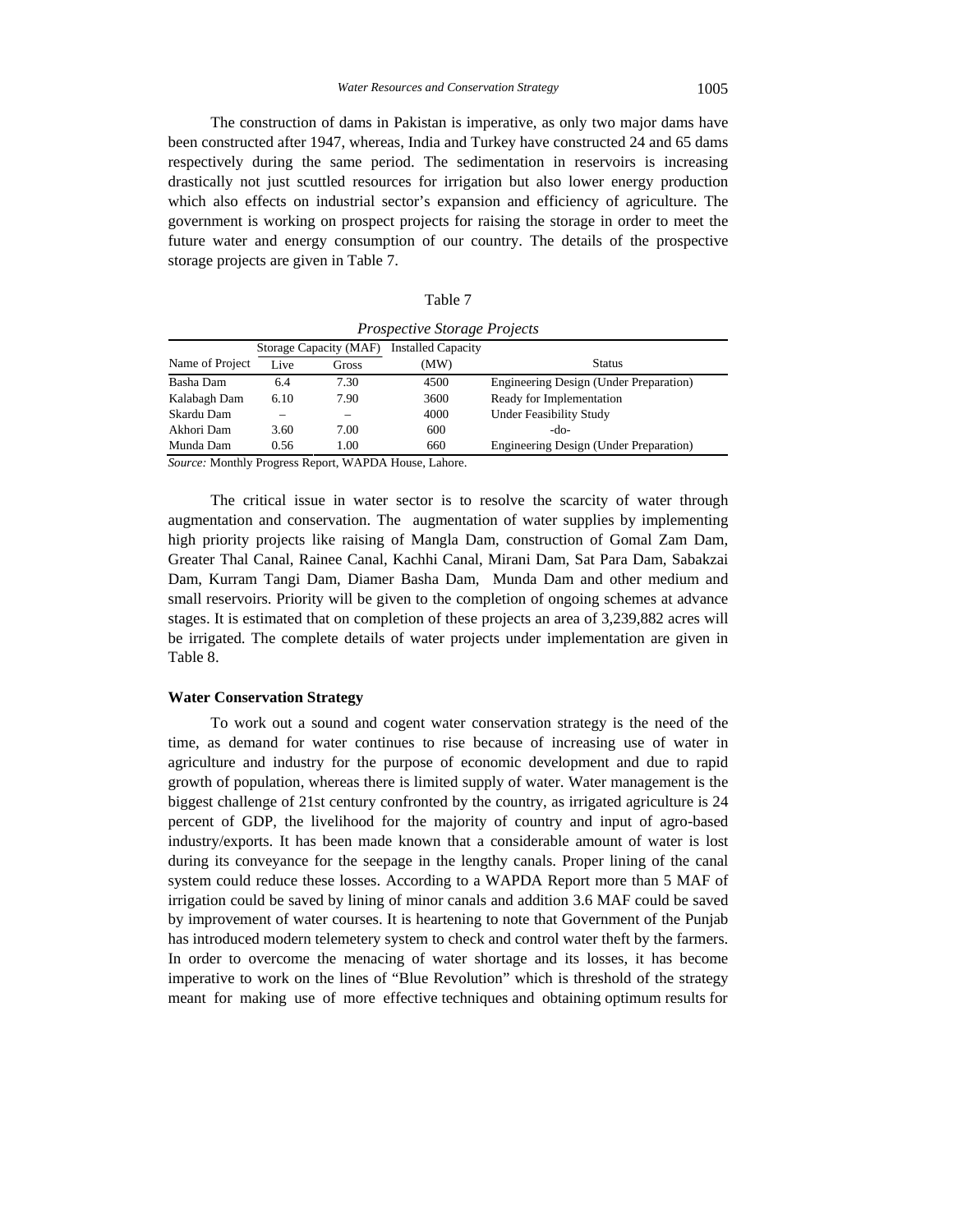Table 8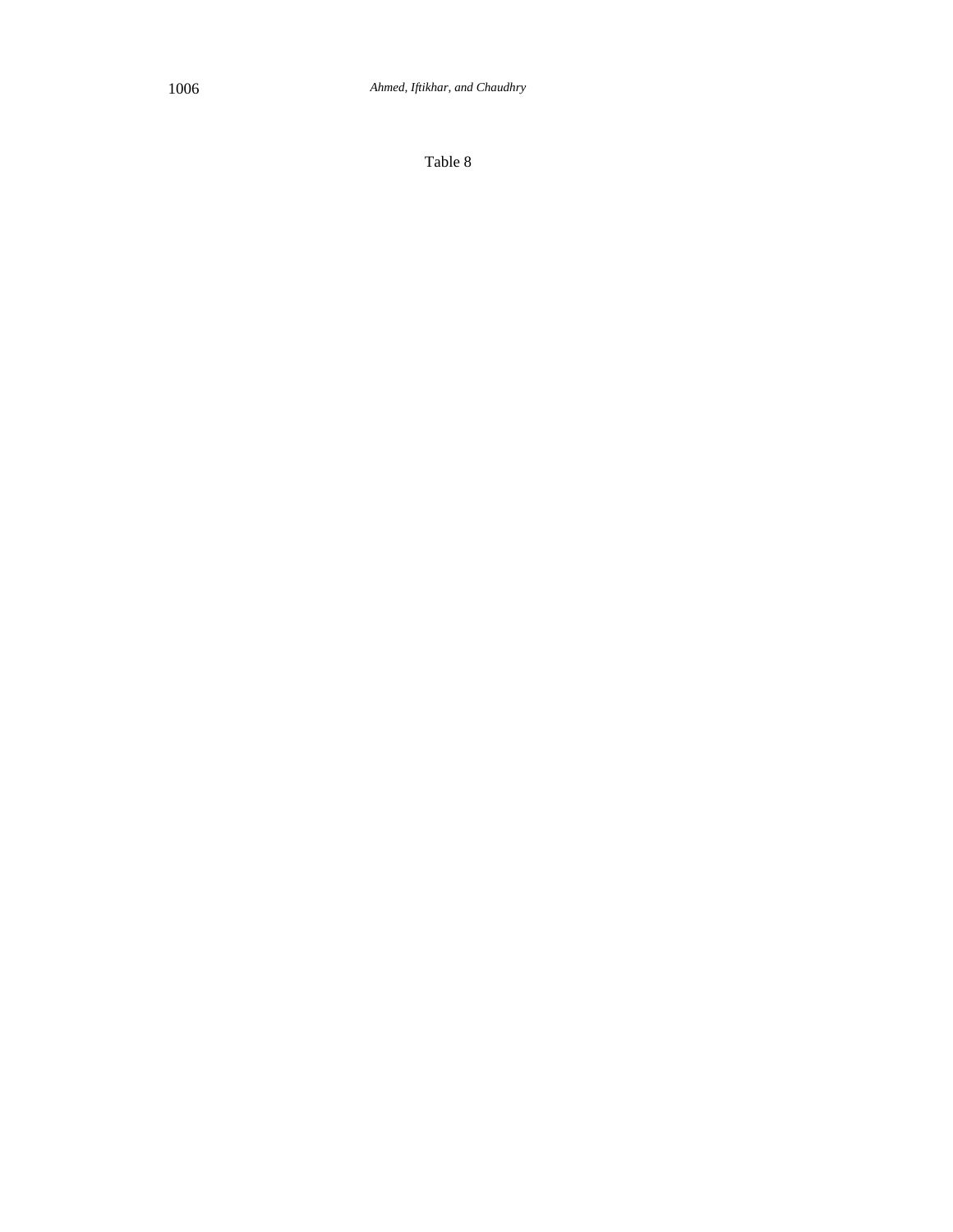reduction in water losses. The definition of "Blue Revolution" has been coined as a system of drip irrigation that delivers water directly to the roots of crops by cutting use of water by 30 to 70 percent and raising crop yield on the average by 20 to 90 percent.

The Medium Term Development Framework (MTDF) 2005-10 proposes a water conservation strategy with the aim to improve the performance and utilisation of water supply and sanitation system and reducing financial dependence on the Federal and Provincial Governments pertains to (i) adoption of integrated approach, rational resource use, and the introduction of water efficient techniques; (ii) containment of environment degradation; (iii) institutional strengthening, capacity building and human resource development (HRD); (iv) improving performance and utilisation of local systems through better planning, management and community participation; (v) improving quality of life and easy access to water supply, especially for women, (vi) improving sanitation through sewerage and drainage schemes; (vii) promoting increased take up of household sanitation; and (viii) improving the understanding of the linkages between hygiene and health through community education campaigns, especially among the women and children.

Apart from MTDF strategy following recommendations are proposed in the contest of water conservation and management;

- Crash programme for cleaning of water channels including canals/water courses and distributaries.
- Participatory water management at secondary tertiary level in collaboration with provincial irrigation departments.
- Regulating ground water pumpage by issuance of licenses to check overdraft of aquifer. The contract of the contract of the contract of the contract of the contract of the contract of the contract of the contract of the contract of the contract of the contract of the contract of the contract of the c
- Better water management for increasing cropping intensity with riverine area.
- Technical land levelling, surge irrigation, high irrigation efficiency technology including drip and sprinkler.
- Strengthening of institutional capacity building by improving financial sustainability. The contract of the contract of the contract of the contract of the contract of the contract of the contract of the contract of the contract of the contract of the contract of the contract of the contract o
- Better and more efficient use of funds.
- To harness the uncultivated lands for irrigation purpose, storage of flood water during *Monsoon* season by construction of aseries of small dams/reservoirs on the barren lands and *Barani* areas of Northern Punjab, NWFP and Balochistan.
- Attracting more foreign investment by making an environment lucrative to it.
- Launching of incentive based upon public campaign emphasising conservation of water at all levels.

# **5. CONCLUSION**

The paper analyses the various aspects of water resources of Pakistan and presents a water conservation strategy. The importance of water cannot be laid aside while talking for economic growth and development of Pakistan as it serves as a life blood of the economy. With the rapid growth of population and increased use of water, its supply is not meeting its demand over the time. Besides the menaces of water shortages and energy crisis, global warming is another serious challenge daunting the policy-makers of the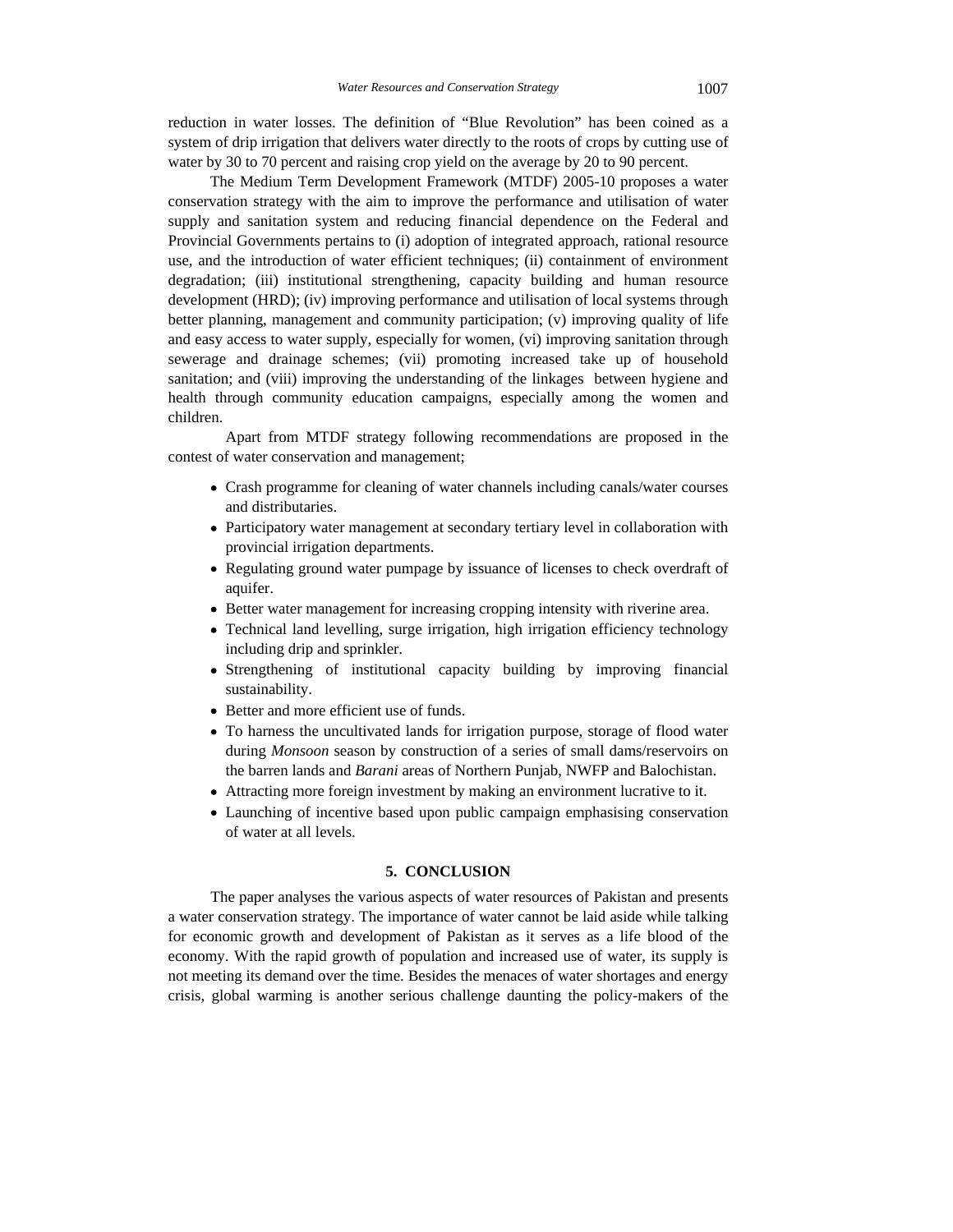country. Water use practices in the country are not in accordance with water conservation and quality requirements. Most of thewater is polluted and unhygienic for drinking purpose both for human and animals. There is a need to analyse the existing water resources and recommending comprehensive conservation and management strategy in view of catering the planning requirements for the future. In order to overcome the burning issue confronted with water requirements for agriculture and energy there is a pressing need to construct some new mega dams which could serve the larger interest of the people of Pakistan and their coming generations for accruing the mutual benefits on the basis of equity and justice.

Every year due to floods a lot of water flows down towards sea and its inundation causes huge and irreparable losses to human lives, property and assets of public and private sectors. For overcoming such menaces, small and flood dams at different sites should be constructed.

Last, but not least, there is a need to switch the irrigation from traditional system to the directions of "Blue Revolution" which could meet the challenge of water shortages and water losses to a greater extent. The proper lining of the canal system could also reduce water losses and in this way water could be economised and used for alternative purposes. The contract of the contract of the contract of the contract of the contract of the contract of the contract of the contract of the contract of the contract of the contract of the contract of the contract of the

# **REFERENCES**

- Altaf, A., Mir, D. Whittington, J. Haroon, and V. K. Smith (1993) Rethinking, Rural Water Supply Policy in the Punjab. *Water Resources Research* 29:7, 1943–1954.
- Kaleem, Omar (2004) Needed a 'Blue Revolution'; National Water Policy on Anvil. *The News.* 8th November.
- Kaleem, Omar (2007) Pakistan Now Faces the Prospect of Worsening Water Shortages. *The News*. 2nd July.
- Lieftinck, P., R. A. Sadove, and T. A. Creyke (1968) *Water and Power Resources of West Pakistan: A Study in Sector Planning*. Baltimore: Johns Hopkins Press.
- Pakistan Water Partnership (1999) Pakistan Country Report: Vision for the 21st Century. First Draft (Global Water Partnership South Asia Technical Advisory Committee), Islamabad.
- Pakistan, Government of (2001) *Ten Year Perspective Development Plan 2001-11*. Planning Commission, Government of Pakistan.
- Pakistan, Government of (2002) *Pakistan Water Sector Strategy*. Volume 1. Ministry of Water and Power, Government of Pakistan.
- Pakistan, Government of (2003) Pakistan's Vision of Water Resource Management. Presented at Pakistan Development Forum, Ministry of Water and Power, Government of Pakistan.
- Pakistan, Government of (2004) National Water Policy (Draft). Ministry of Environment, Government of Pakistan.
- Pakistan, Government of (2005) *Medium Term Development Framework (2005-10*). Planning Commission, Government of Pakistan, May.
- Pakistan, Government of (2005) State of the Environment Report (Draft). Ministry of Environment, Government of Pakistan.